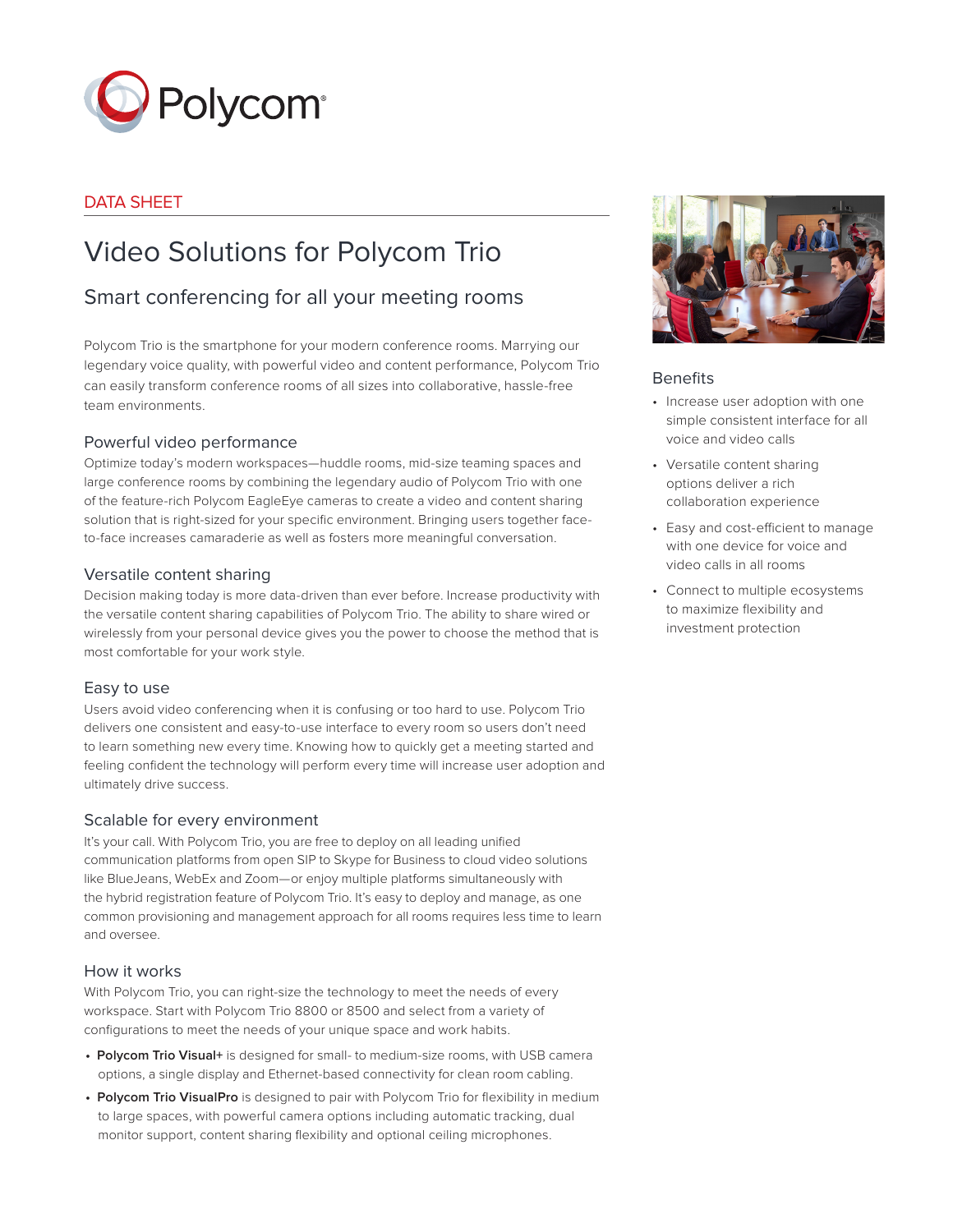|                                                                          | Polycom Trio Visual+                                                                                                                                                                                                      | Polycom Trio VisualPro                                                                                                                                                                                                                   |
|--------------------------------------------------------------------------|---------------------------------------------------------------------------------------------------------------------------------------------------------------------------------------------------------------------------|------------------------------------------------------------------------------------------------------------------------------------------------------------------------------------------------------------------------------------------|
|                                                                          | <b>O</b> Polycom<br>• Designed for small-to<br>medium-size spaces<br>• Single display support<br>• Two USB camera options<br>• USB and IP based content sharing                                                           | • Designed for medium-to<br>large-size spaces<br>· Single or dual display support<br>• Flexible camera options, including<br>automatic tracking cameras<br>• HDMI, USB and IP based<br>content sharing<br>• Optional ceiling microphones |
| Number of displays supported                                             | 1                                                                                                                                                                                                                         | Up to 2                                                                                                                                                                                                                                  |
| Video output (HDMI)                                                      | • Up to 1080p, 30 fps<br>• Basic consumer electronic controls<br>(CEC) for HDMI monitor controls                                                                                                                          | • Up to 1080p, 30 fps<br>• Basic consumer electronic controls<br>(CEC) for HDMI monitor controls                                                                                                                                         |
| Camera input                                                             | <b>USB (UVC 1.5)</b>                                                                                                                                                                                                      | <b>HDCI</b>                                                                                                                                                                                                                              |
| <b>Cameras supported</b>                                                 | • Polycom EagleEye Mini<br>• Polycom EagleEye IV USB (12x zoom)<br>• Logitech C930e                                                                                                                                       | • Polycom EagleEye IV<br>(4x or 12x zoom)<br>• Polycom EagleEye Producer<br>• Polycom EagleEye Director II<br>• Polycom EagleEye Acoustic                                                                                                |
| Video resolution (to and from far end)                                   | Up to 1080p, 30 fps from 1024 Kbps                                                                                                                                                                                        | Up to 1080p, 30 fps from 1024 Kbps                                                                                                                                                                                                       |
| <b>Content Sharing via USB</b>                                           | USB connects to Polycom Trio 8x00<br>and uses Polycom People+Content<br>IP (up to 1080p30) to send content<br>locally or with others when in an<br>open SIP call. (Not used in Skype for<br><b>Business environments)</b> | USB connects to Polycom Trio 8x00<br>and uses Polycom People+Content<br>IP (up to 1080p30) to send content<br>locally or with others when in an<br>open SIP call. (Not used in Skype for<br><b>Business environments)</b>                |
| <b>Content sharing via HDMI</b>                                          | N/A                                                                                                                                                                                                                       | HDMI connects to Trio VisualPro to<br>send content (up to 1080p30) locally<br>or with others in a call                                                                                                                                   |
| IP content sharing options                                               | • Via Polycom People+Content IP<br>• Via Polycom Pano Content App<br>• Via Skype for Business client                                                                                                                      | • Via Polycom People+Content IP<br>• Via Polycom Pano Content App<br>• Via Skype for Business client                                                                                                                                     |
| Screen mirroring/Screen casting options                                  | • Apple® AirPlay® enabled devices<br>• Miracast® enabled devices<br>Supported for Polycom Trio 8800 for local<br>content presentation only (not in a call)                                                                | N/A                                                                                                                                                                                                                                      |
| Video-based screen sharing (VbSS) support<br>in Skype for Business calls | Receive only                                                                                                                                                                                                              | Transmit (HDMI in) and receive<br>Note: content audio is not supported                                                                                                                                                                   |
| Polycom Pano support                                                     | Polycom Pano Content App only                                                                                                                                                                                             | Polycom Pano may be connected via<br>HDMI in for sharing up to 4 content<br>streams, as well as support for Apple<br>Airplay and Miracast enabled devices,<br>annotation and touch displays are<br>also supported.                       |
| Polycom ceiling microphone array support                                 | No.                                                                                                                                                                                                                       | Up to 2                                                                                                                                                                                                                                  |
| 3.5mm audio output                                                       | Yes                                                                                                                                                                                                                       | Yes                                                                                                                                                                                                                                      |
|                                                                          |                                                                                                                                                                                                                           |                                                                                                                                                                                                                                          |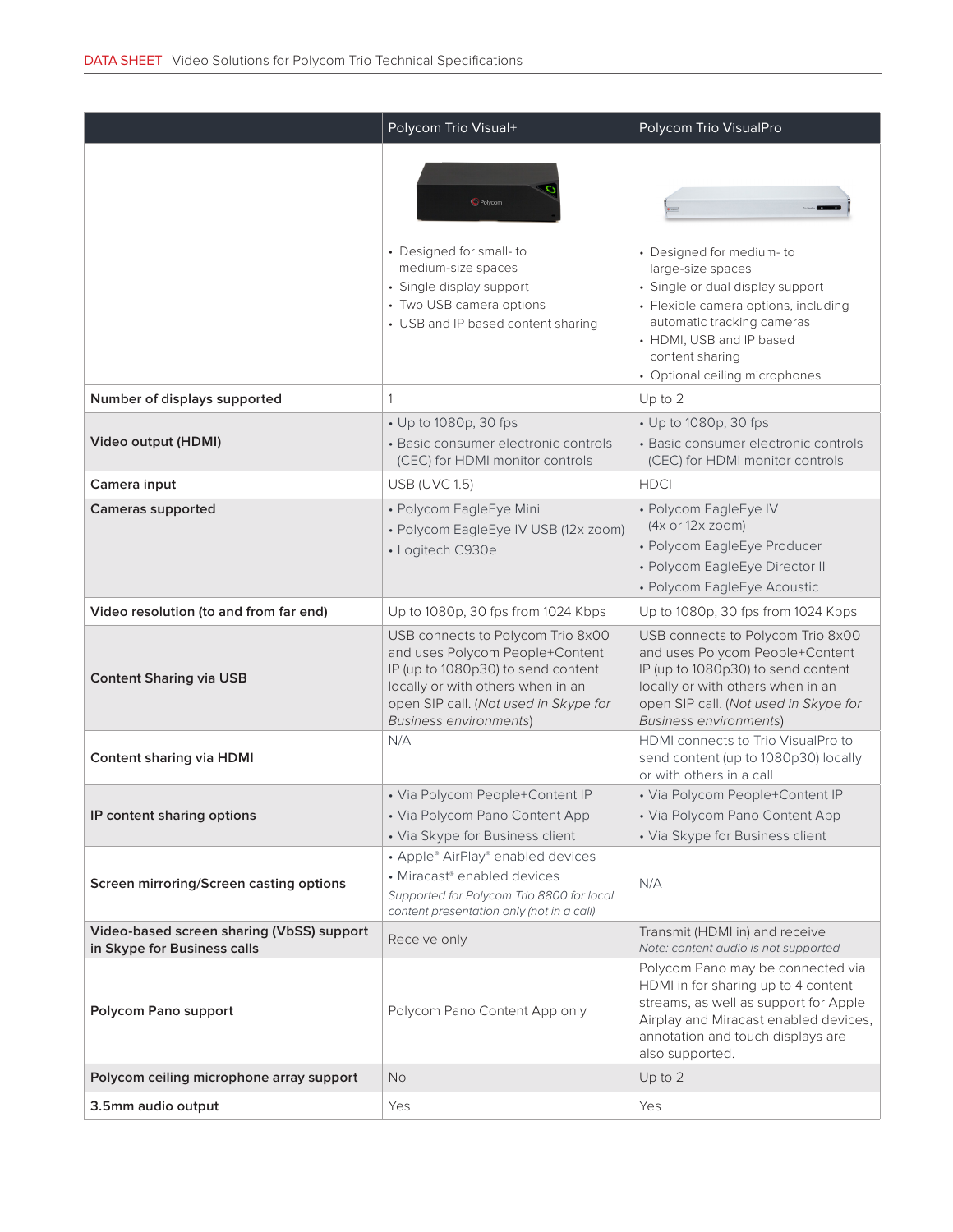|                                           | Polycom Trio Visual+                                                                                                                                                                        | Polycom Trio VisualPro                                                                                                                                                                                                                                                                                                                      |
|-------------------------------------------|---------------------------------------------------------------------------------------------------------------------------------------------------------------------------------------------|---------------------------------------------------------------------------------------------------------------------------------------------------------------------------------------------------------------------------------------------------------------------------------------------------------------------------------------------|
| Power options                             | Power over Ethernet or mid-span<br>power injector                                                                                                                                           | AC adapter                                                                                                                                                                                                                                                                                                                                  |
| Power                                     | • IEEE 802.3af Power over Ethernet<br>(built-in)                                                                                                                                            | • Auto-sensing power supply<br>• Typical operating voltage/power<br>$-37$ VA @ 120V @ 60Hz<br>- 37VA @ 230V @ 50/60Hz<br>- Typical BTU/h: 65                                                                                                                                                                                                |
| Connectivity                              | • Ethernet 10/100/1000 Base-T<br>• 1x 3.5mm stereo line level output<br>• 2x USB 2.0 host ports, Type-A<br>• 1x HDMI out                                                                    | • Ethernet 10/100/1000 Base-T<br>• 1x 3.5mm stereo line level output<br>• 2x USB 2.0 host ports, Type-A<br>• 2x HDMI out<br>• 1x HDMI in (content/no audio in)<br>• 1x VGA in<br>• 1x HDCI (camera)<br>• 1x Polycom ceiling microphone array<br>input port (supporting up to<br>2 microphone arrays or Group<br>Series tabletop microphone) |
| Network and provisioning                  | • IPv4 support<br>• Open standards-based audio<br>networking over Ethernet<br>• Secure provisioning and software<br>upgrades via Polycom Trio                                               | • IPv4 and support<br>· Open standards-based audio<br>networking over Ethernet<br>• Secure provisioning and<br>software upgrades                                                                                                                                                                                                            |
| Video and content standards and protocols | • H.264 AVC, H.264 high profile<br>• BFCP for content sharing<br>• Skype for Business X-264UC<br>• Skype for Business RDP and VbSS<br>for application and desktop content<br>(receive only) | • H.264 AVC, H.264 high profile<br>• BFCP for content sharing<br>• Skype for Business X-264UC<br>• Skype for Business RDP for<br>application and desktop content<br>(receive only)<br>• Skype for Business VbSS for content<br>(send and receive)                                                                                           |
| <b>Video resolution</b>                   | Up to 1080p, 30 fps from 1024 Kbps                                                                                                                                                          | Up to 1080p, 30 fps from 1024 Kbps                                                                                                                                                                                                                                                                                                          |
| <b>Environmental conditions</b>           | • Operating temperature: $0 - 40^{\circ}$ C<br>$(+32 - 104$ °F)<br>• Relative humidity: $10 - 90\%$<br>(non-condensing)<br>• Storage temperature: $-40 - +70^{\circ}$ C<br>$(40 - +185$ °F) | • Operating temperature: 0 to 40 °C<br>$(+32 - 104$ °F)<br>· Relative humidity: 15 to 80%<br>• Non-operating humidity<br>(non-condensing): 5 to 95%<br>• Storage temperature: $-40 - +70^{\circ}$ C<br>$(40 - +185$ °F)                                                                                                                     |